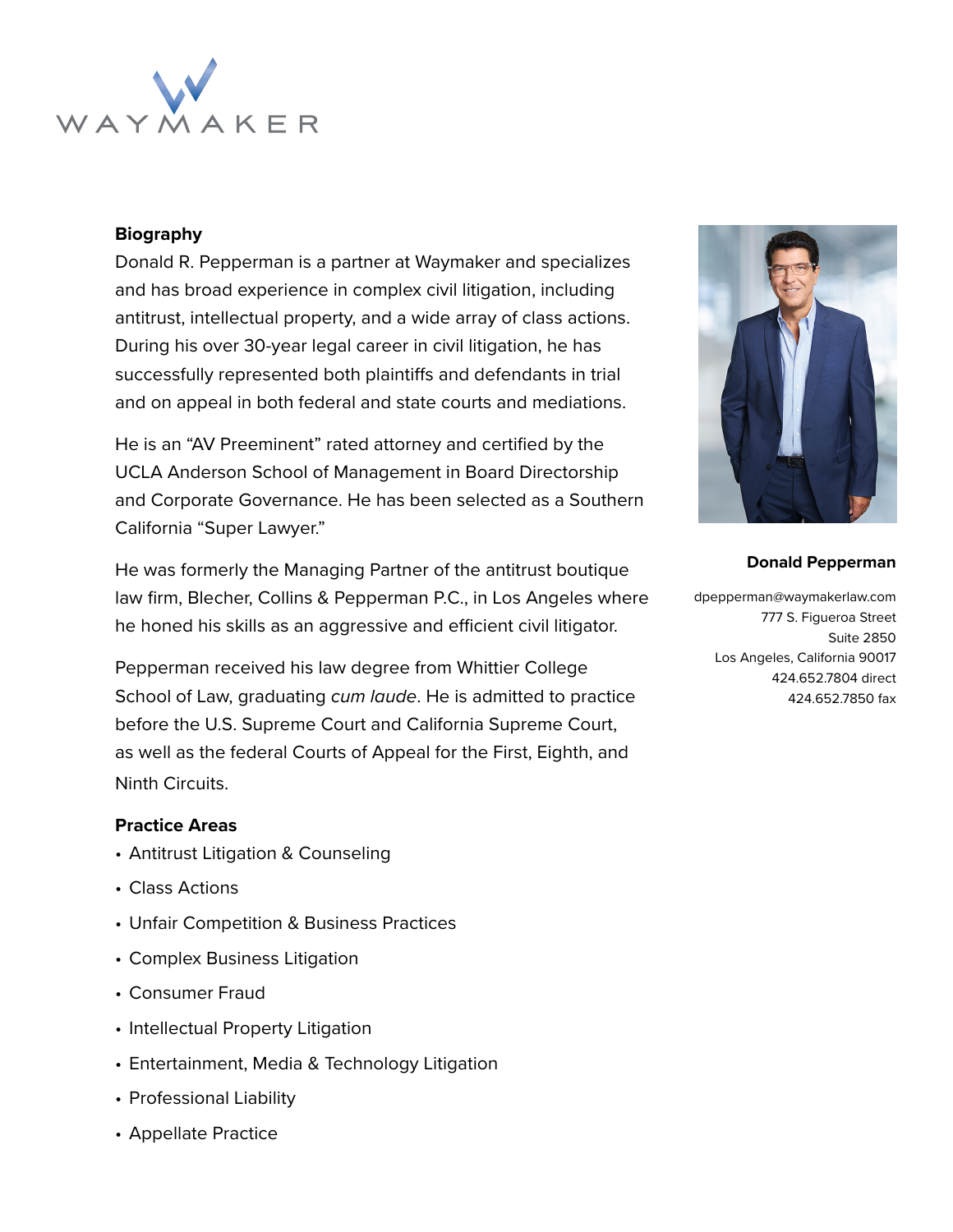

## **Admissions**

- United States Supreme Court
- State Bar of California
- First Circuit Court of Appeals
- Eighth Circuit Court of Appeals
- Ninth Circuit Court of Appeals
- Central District of California
- Northern District of California
- Southern District of California

# **Professional Associations and Memberships**

- State Bar of California, Antitrust, UCL & Privacy Section
- American Bar Association, Antitrust Section
- Los Angeles County Bar Association, Antitrust & Unfair Business Practices Section
- Association of Business Trial Lawyers, Board of Governors (2008-2012)

# **Honors and Distinctions**

- Southern California "Super Lawyer"
- "Top Attorneys" in Southern California
- Martindale-Hubbell "AV Preeminent" Rated
- UCLA Anderson Business School Board Director Certification Program (2008)

# **Representative Engagements**

- Defended creators of a cryptocurrency in a putative class action brought by contributors.
- Represent online distributor of stock photos in unfair competition civil action against Google.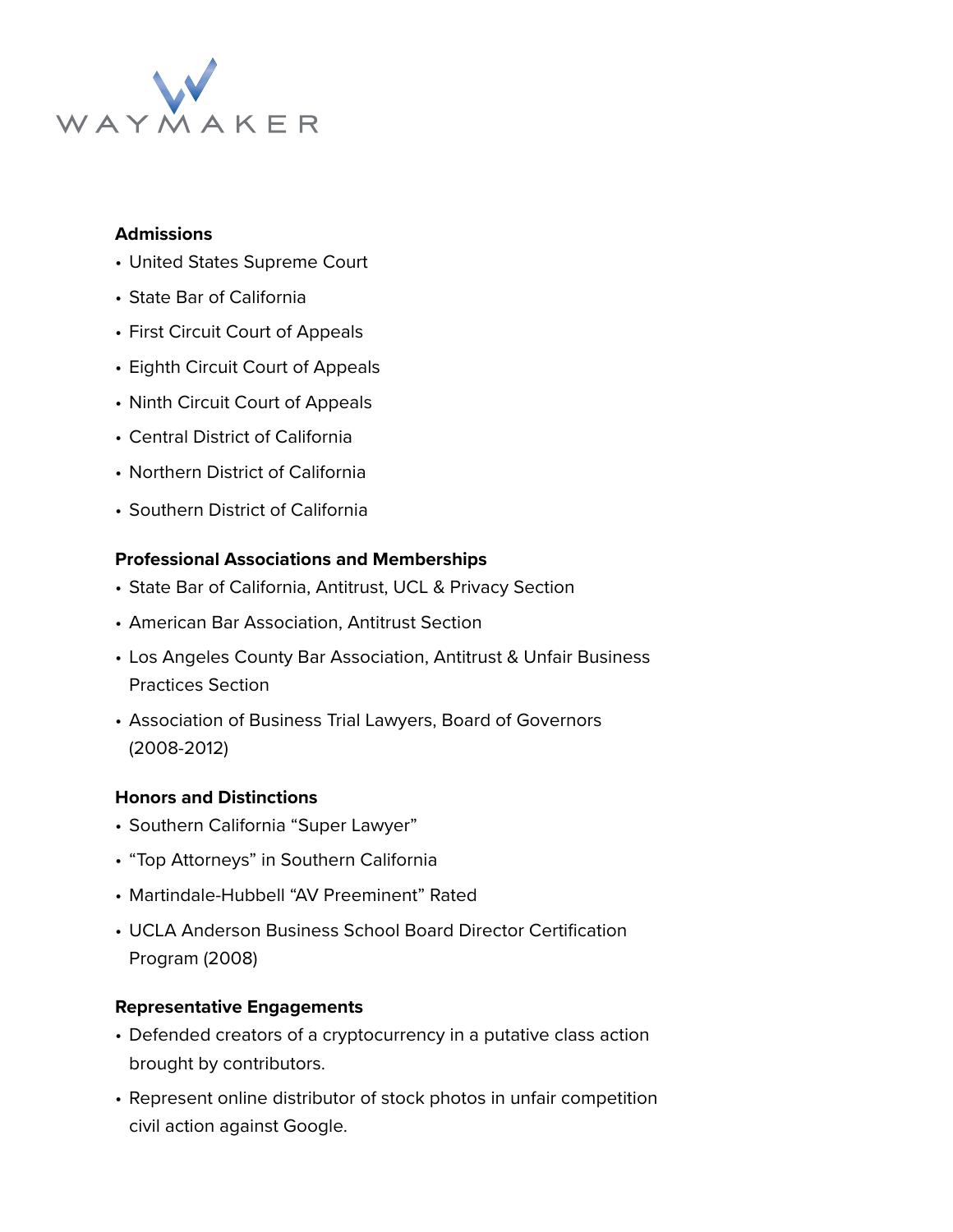

- Represent putative class of consumers in product defect case against Toyota.
- Defended a pioneer in the Bitcoin space in a fraud case brought by the Winklevoss twins.
- Represented the NBA Clippers franchise in relocation of team to Los Angeles.
- Represented biotechnology firm in antitrust action against Abbott Laboratories involving cancer screening reagents.
- Represented employee class against The Coffee Bean & Tea Leaf Co. in wage and hour litigation.
- Defended supplier of slaughterhouse products in alleged predatory pricing antitrust action.
- Represented patent owner in infringement action against developers of optical character recognition equipment.
- Represented designer/manufacturer of modems in monopolization antitrust litigation against low earth satellite service provider.
- Represented provider of temporary nursing services in antitrust price fixing litigation against major hospitals in Arizona.
- Defended various movie theaters in disputes over motion picture allocations and royalties.
- Represented retailer in distribution contract dispute against crystal manufacturer Lalique.
- Represented designer and distributor of computerized real estate valuation software in derivative litigation and contract dispute against First American Title.
- Defended major accounting firm in class action alleging auditing mismanagement.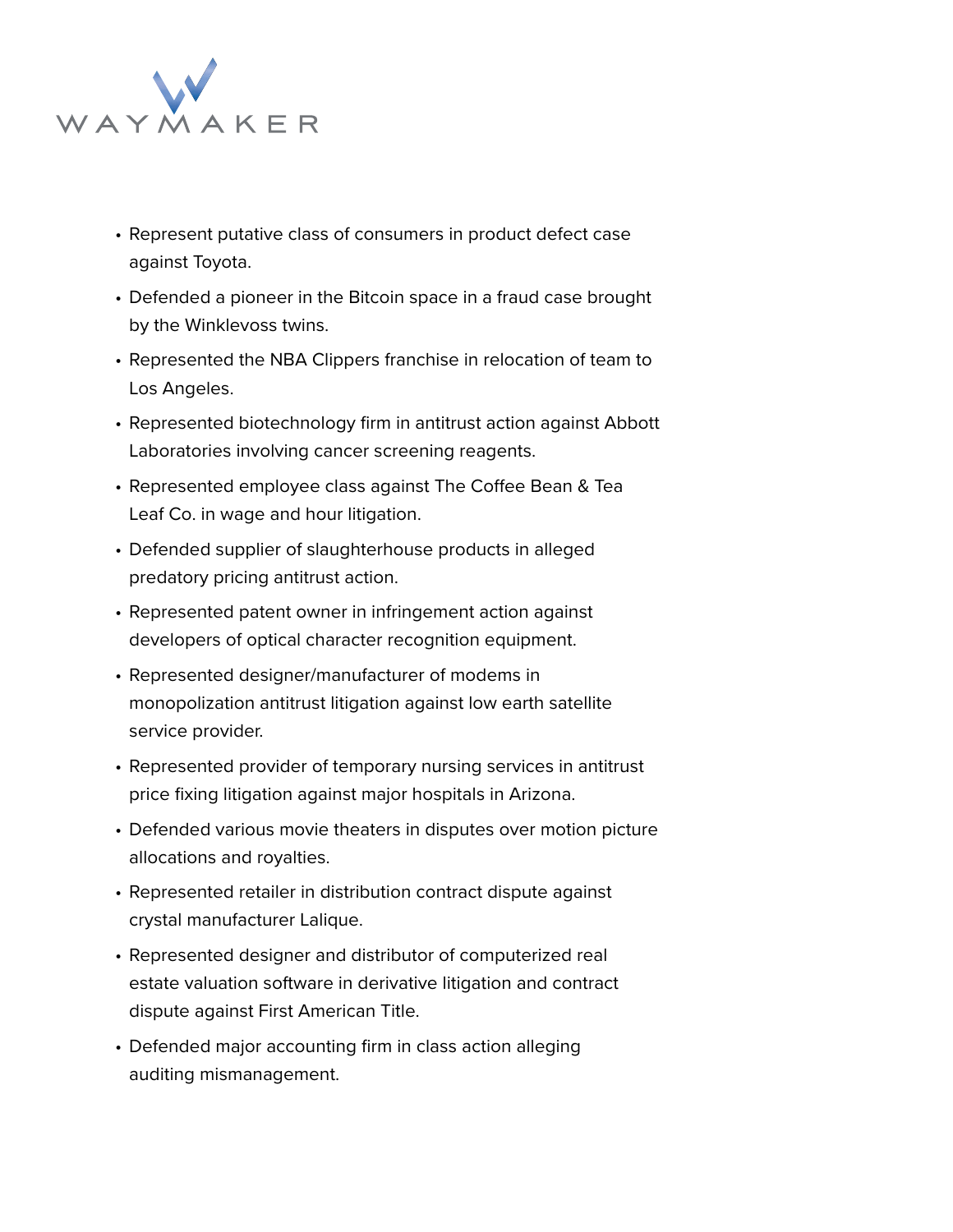

- Represented trigger sprayer supplier in antitrust monopolization involving exclusive dealing agreements.
- Represented national plumbing and hardware supplier in RICO Act litigation alleging bribery/kickbacks.
- Represented swimming pool equipment manufacturer in exclusive dealing and boycott antitrust litigation against Hayward Industries.
- Represented group of independent service organizations in landmark refusal to deal antitrust litigation against Eastman Kodak.
- Represented computer manufacturer in CPU semiconductor chip defect litigation against AT&T.
- Represented class of auto insurance sales agents against the Auto Club for underpayment of sales commissions.
- Represented class of music copyright owners against ABC television network in infringement litigation.
- Represented class of service/installer technicians against Time Warner Cable in misclassification wage litigation.
- Represented consumer class of purchasers of Craftsman tools against Sears for "Made in USA" mislabeling.
- Represented consumer class of lock purchasers against KwikSet for "Made in USA" mislabeling violation.
- Represented classes of cast and crew members against major motion picture and television studios and payroll companies in late payment of wages litigation.
- Represented consumer class of wrinkle cream purchasers against Loreal in false advertising litigation.
- Represented class of employees against West Marine in failure to pay overtime wage litigation.